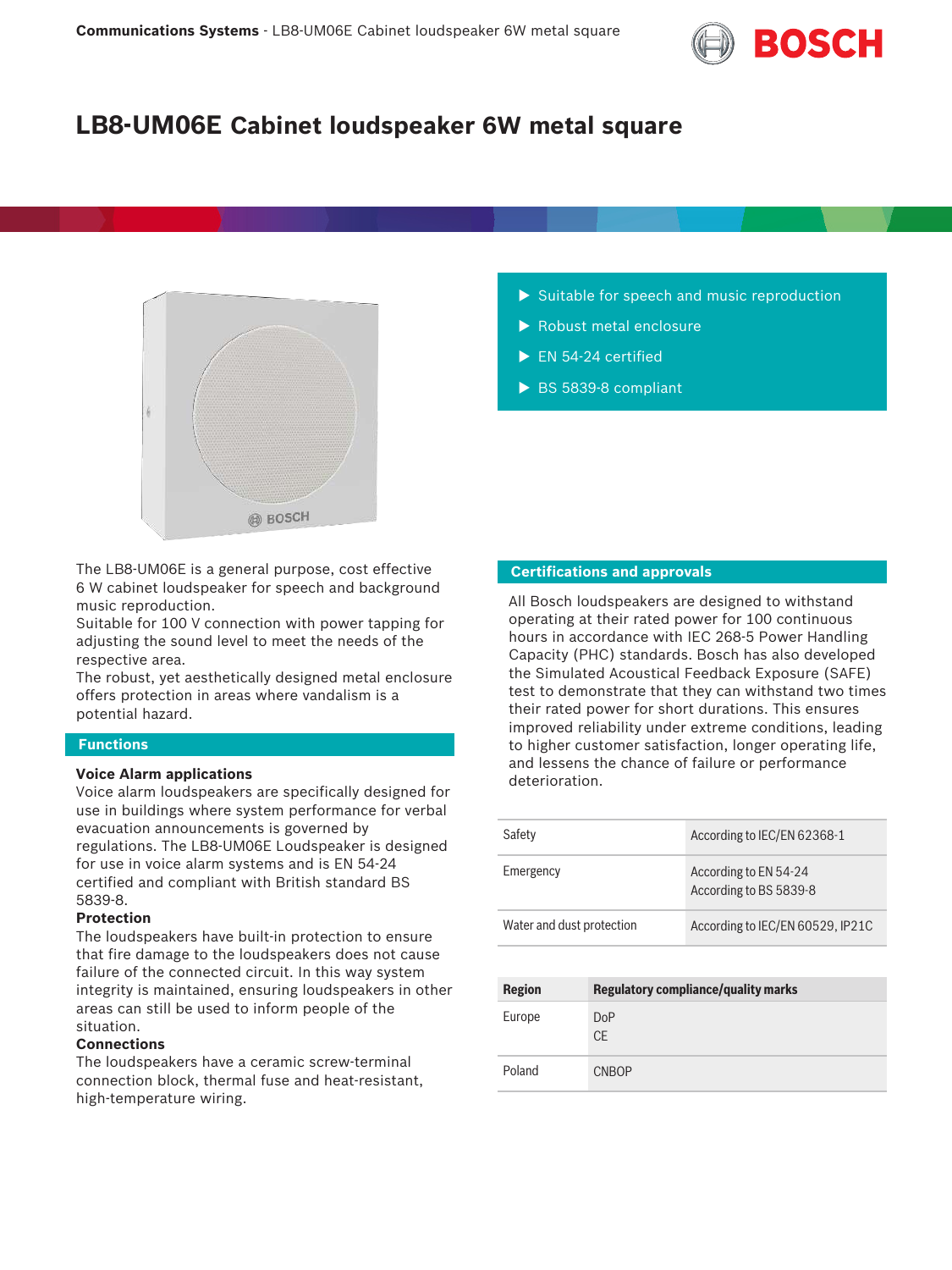### **Installation/configuration notes**



Mounting dimensions in mm (in)



Dimensions in mm (in)

#### **Mounting**

The cabinet is designed for surface mounting. The back‑box of the cabinet provides a selection of mounting holes, even for mounting onto U40/50 and MK installation boxes. The back-box has two knockout holes on the topside for two cable glands for loopthrough connection.



Surface mounting

### **Terminal block**

The cabinet has a three-way ceramic terminal block with screw connection and thermal fuse suitable for loop-through wiring (including earth). Three primary taps are provided on the matching transformer to allow selection of nominal full-power, half-power or quarter-power radiation (in 3 dB steps).



Circuit diagram

| <b>Parts included</b> |                                            |  |
|-----------------------|--------------------------------------------|--|
| <b>Quantity</b>       | <b>Component</b>                           |  |
|                       | LB8-UM06E Cabinet loudspeaker metal square |  |
|                       | Quick installation guide                   |  |

#### **Technical specifications**

#### **Electrical\***

| Rated power (W)                              | 6W              |
|----------------------------------------------|-----------------|
| Transformer taps 100 V line (W)              | 6 W: 3 W: 1.5 W |
| Sensitivity (1 W. 1 m. 1 kHz octave)<br>(dB) | 93 dB           |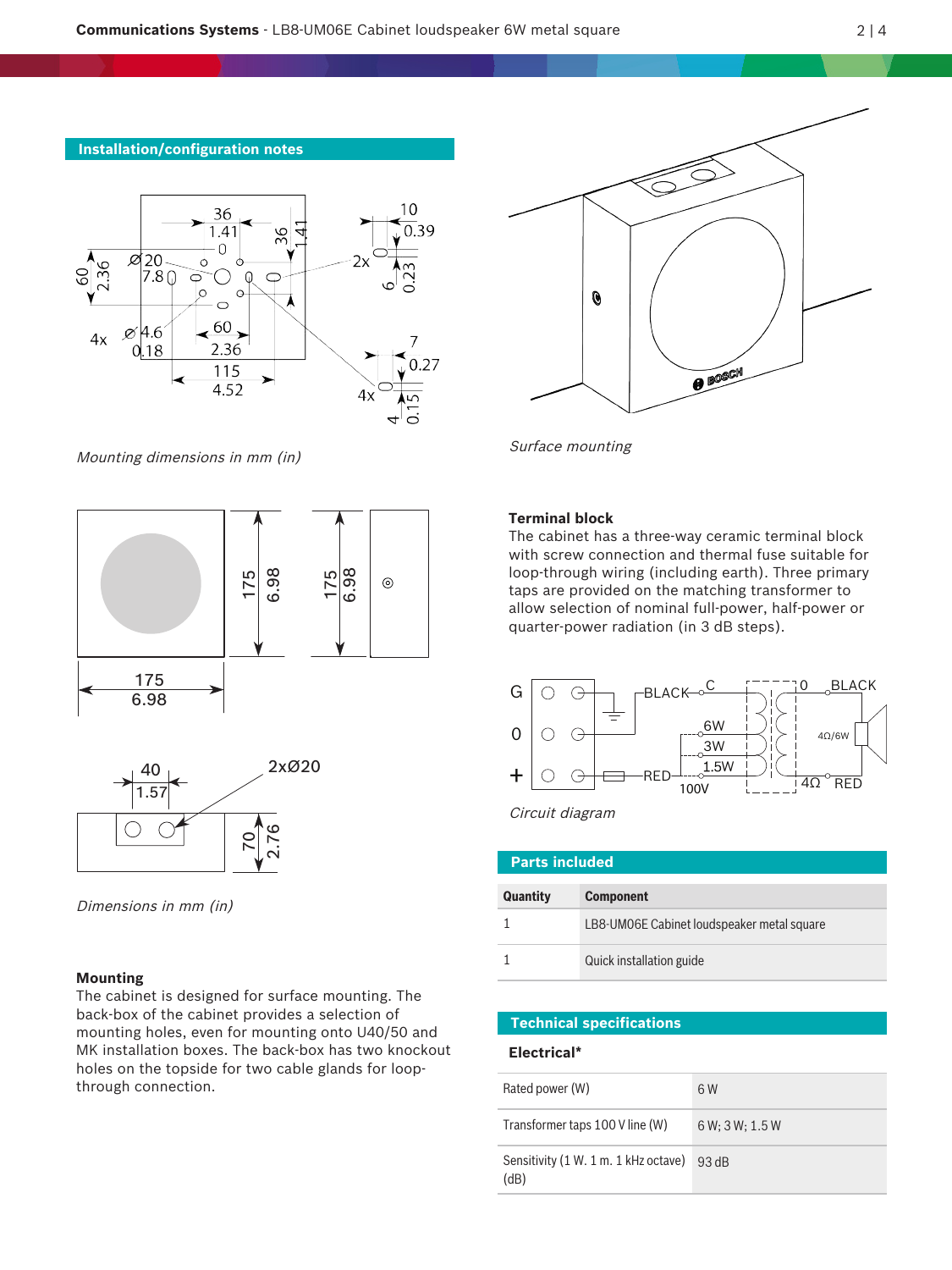| Sensitivity (1 W. 4 m. 100 Hz - 10<br>$kHz)$ (dB)                | 79 dB                         |
|------------------------------------------------------------------|-------------------------------|
| Sound pressure level (rated power.<br>$1 m. 1 kHz octave)$ (dB)  | 101dB                         |
| Sound pressure level (rated power.<br>4 m. 100 Hz - 10 kHz) (dB) | 87 dB                         |
| Frequency range (-10 dB)                                         | 210 Hz - 18000 Hz             |
| Coverage angle HxV (-6 dB, 1 kHz)<br>$(^\circ)$                  | $185^\circ \times 185^\circ$  |
| Coverage angle HxV (-6 dB, 4 kHz)<br>$(^\circ)$                  | $110^{\circ}$ x $110^{\circ}$ |
| Rated input voltage (V)                                          | 100V                          |
| Rated impedance 100 V line $(\Omega)$                            | 1667 Q                        |
| Connector type                                                   | 3-pin ceramic                 |

\* Technical performance data acc. to IEC 60268‑5



Frequency response



Polar diagram (low frequency part)



Polar diagram (high frequency part)

# **Mechanical**

| Dimension $(H \times W \times D)$ (mm) | 175 mm x 175 mm x 70 mm            |
|----------------------------------------|------------------------------------|
| Dimension $(H \times W \times D)$ (in) | 6.98 in. $x$ 6.98 in. $x$ 2.76 in. |
| Weight (kg)                            | $1.64$ kg                          |
| Weight (lb)                            | $3.61$ lb                          |
| Color in RAL                           | RAL 9003 white                     |
| Speaker size (mm)                      | 104,6 mm                           |
| Speaker size (in)                      | 4 in.                              |
| Magnet weight (g)                      | 170 <sub>g</sub>                   |
| Magnet weight (oz)                     | 6 oz                               |
| <b>Environmental</b>                   |                                    |
|                                        |                                    |

| Operating temperature $(°C)$                        | $-10^{\circ}$ C – 55 °C           |
|-----------------------------------------------------|-----------------------------------|
| Operating temperature (°F)                          | $14^{\circ}$ F – 131 $^{\circ}$ F |
| Storage temperature (°C)                            | $-40^{\circ}$ C – 70 °C           |
| Storage temperature (°F)                            | $-40$ °F $-158$ °F                |
| Operating relative humidity, non-<br>condensing (%) | $0\% - 95\%$                      |

## **Note:**

• The specification data is measured in an anechoic chamber, free field